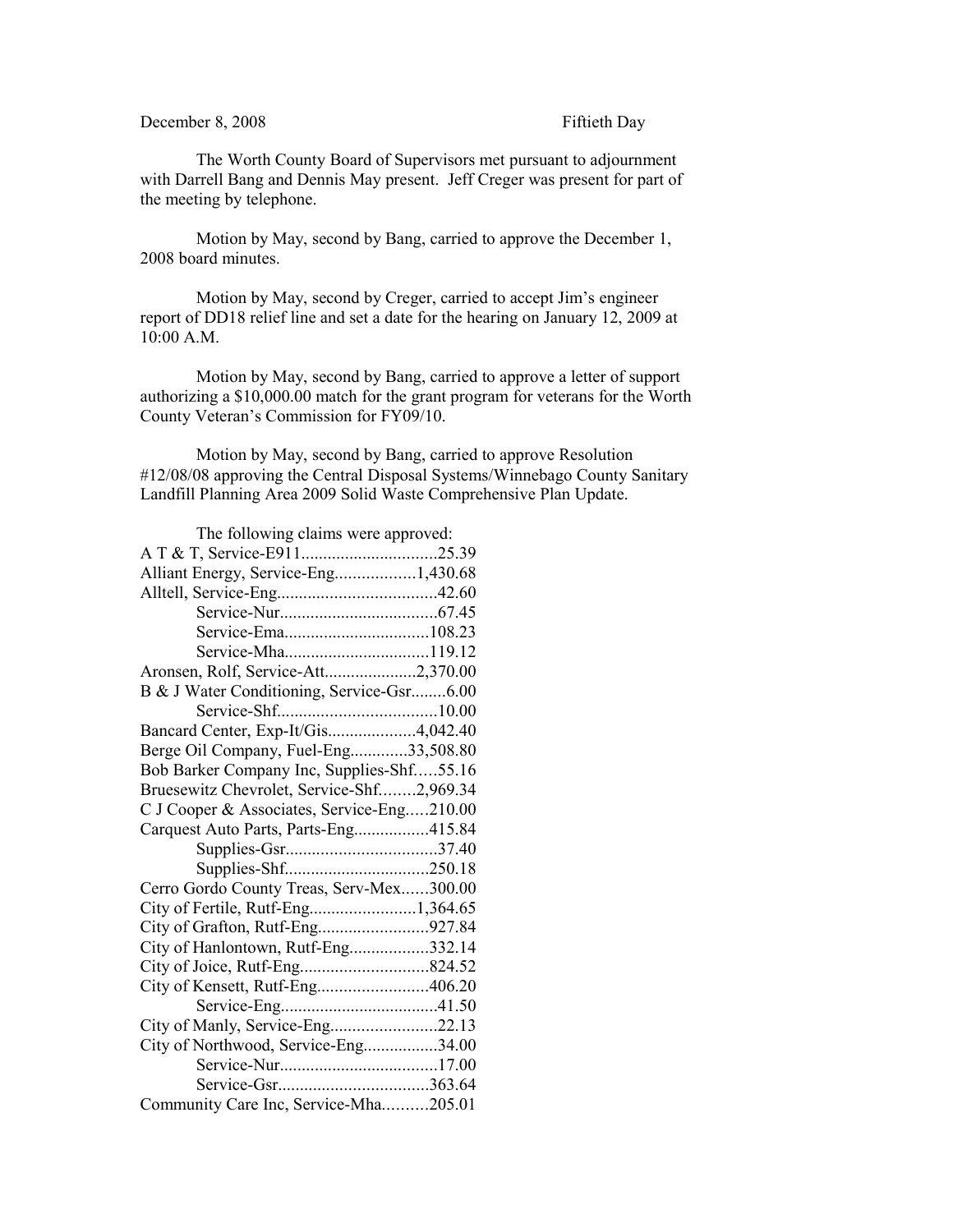| County Case Management, Serv-Mha120.00      |  |
|---------------------------------------------|--|
| Creger, Jeffrey, Mileage-Sup356.43          |  |
| Cummins Central Power Ll, Parts-Eng26.89    |  |
| Department of Human Serv, Ser-Mha1,693.65   |  |
| Earthlink Inc, Service-Shf23.95             |  |
| Ehrich, Cherrice, Mileage-Mha130.80         |  |
| Electronic Engineering, Service-Shf239.25   |  |
|                                             |  |
| Fisher, Jane, Mileage-Mha192.93             |  |
| Freeborn Construction, Service-Eng16,781.00 |  |
| Gardiner Thomsen, Audit-Ndp2,000.00         |  |
| General Injectables & Va, Suppl-Nur279.80   |  |
| Gopher Sign Company, Signs-Eng31.23         |  |
| Groveline, Service-Gsr419.06                |  |
| H & H Food Service, Supplies-Shf561.16      |  |
| Hancock County Auditor, Mileage-Aud81.30    |  |
|                                             |  |
|                                             |  |
| Health Management Sys, Suppl-Nur4,739.70    |  |
| Henry M. Adkins & Son, Equip-Aud8,620.00    |  |
|                                             |  |
| Huber Supply Co, Supplies-Eng174.83         |  |
| Interstate Motor Trucks, Parts-Eng1,818.62  |  |
| Iowa County Atty's Assoc, Edu-Att295.00     |  |
| Iowa Dept of Human Serv, Serv-Mha6,686.07   |  |
|                                             |  |
|                                             |  |
| Iowa State University, Service-Cap19,846.00 |  |
| Jensen, Bobbie, Mileage-Mha238.17           |  |
| Kenison, Elizabeth, Exp-Rec742.82           |  |
| Koenigs Construction, Bldg-Cap3,213.37      |  |
| Konica Minolta Business, Service-Nur54.10   |  |
| Laudner, David, Service-Mha254.70           |  |
| Lawson Products Inc, Supplies-Eng335.83     |  |
|                                             |  |
| Mail Services Llc, Service-Trs393.01        |  |
| Marshall & Swift Inc, Supplies-Gsr16.06     |  |
| Mason City Overhead, Service-Eng208.68      |  |
| May, Dennis, Mileage-Sup330.27              |  |
|                                             |  |
|                                             |  |
| Menards, Supplies-Aud235.90                 |  |
| Mercy Medical Center, Service-Chm1,350.00   |  |
| Mireles, Sandra, Mileage-Mha380.96          |  |
| Next Generation Technolo, Serv-Mha316.35    |  |
| Niebur, Ellen, Mileage-Mha99.19             |  |
| North Country Equipment, Parts-Eng74.68     |  |
| Northern Iowa Therapy Pc, Serv-Nur850.00    |  |
| Northwood Electric Inc, Service-Gsr104.92   |  |
|                                             |  |
| Northwood True Value, Supplies-Eng154.36    |  |
|                                             |  |